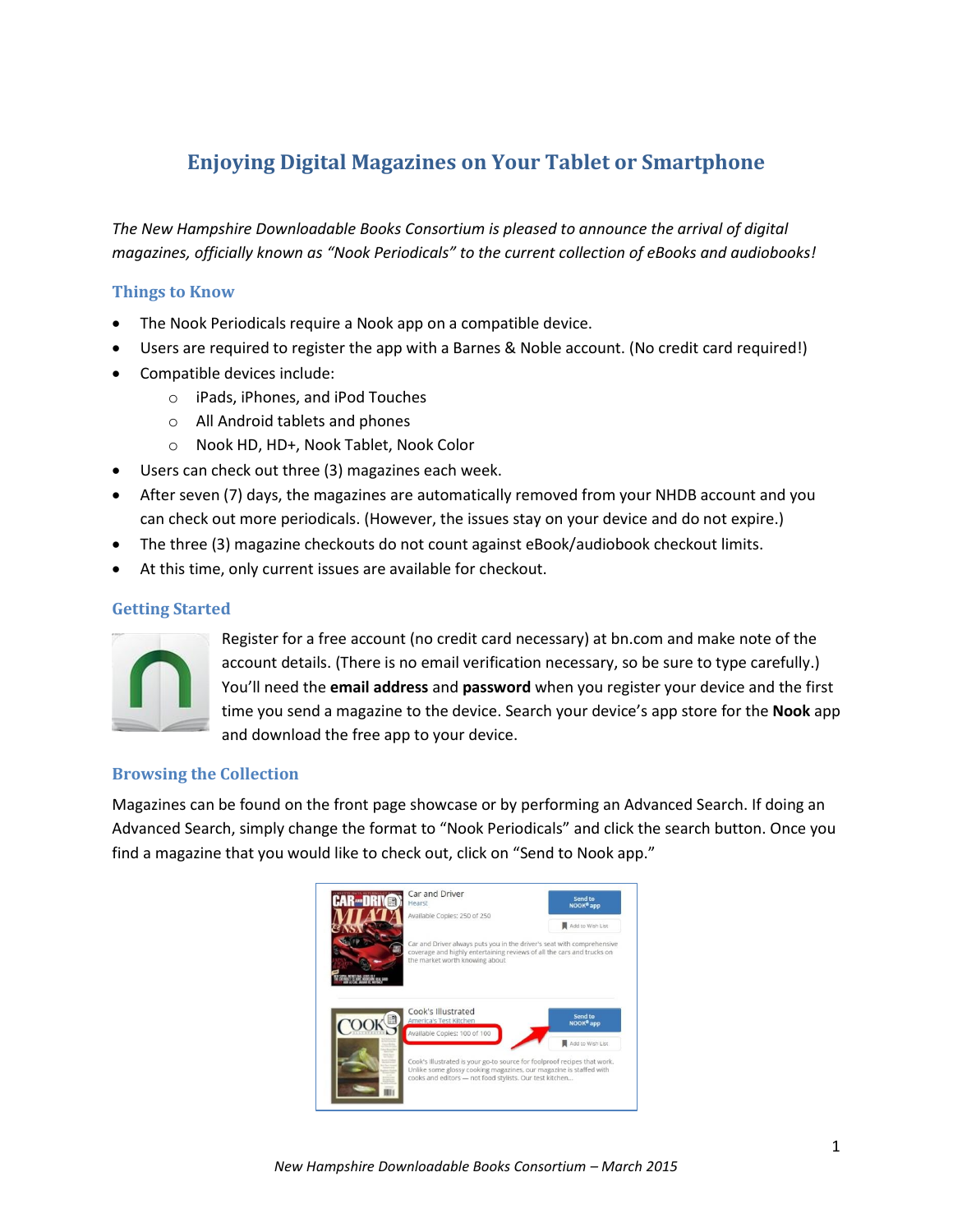At this point, you'll be prompted to sign into your new Barnes & Noble account…



And if you aren't already signed into your NHDB account, sign into the site first…

| Reset |
|-------|
|       |
|       |

Once signed into your NHDB account, you are immediately directed to your B&N account. Use the same email address and password used to set up the account on the new Nook app on your device. And permission must be given in order to use the magazines.

| <b>BARNES&amp;NOBLE</b><br>Sign In<br>BN.com                                               | <b>BARNES&amp;NOBLE</b><br>BN.com                                                                                                                                                                                                                                                                                                                                                                                             |
|--------------------------------------------------------------------------------------------|-------------------------------------------------------------------------------------------------------------------------------------------------------------------------------------------------------------------------------------------------------------------------------------------------------------------------------------------------------------------------------------------------------------------------------|
| What is your email address?<br>Email Address                                               | <b>Grant Access</b>                                                                                                                                                                                                                                                                                                                                                                                                           |
| Do you have an account?<br>● Yes, and my password is:<br>Password<br>Forgot your password? | OverDrive is requesting permission to access your BN.COM account. This is required in order to add<br>the borrowed items to your NOOK Account. You can read the added content on any of the NOOK<br>Apps on iOS, Android or Windows, or on any NOOK device. We will not share any of your account<br>information.<br>You must choose Grant Access in order to borrow magazines and newspapers from your library<br>or school. |
| No, register now & we'll set you up in one easy step<br><b>A</b> Secure Sign In >          | NOOK Store Terms of Service. NOOK Privacy Policy.<br><b>Grant Access</b> ><br>No. Not Now $>$                                                                                                                                                                                                                                                                                                                                 |

The NHDB page reloads to your account page where you'll receive notice that the magazine has been sent to your account.